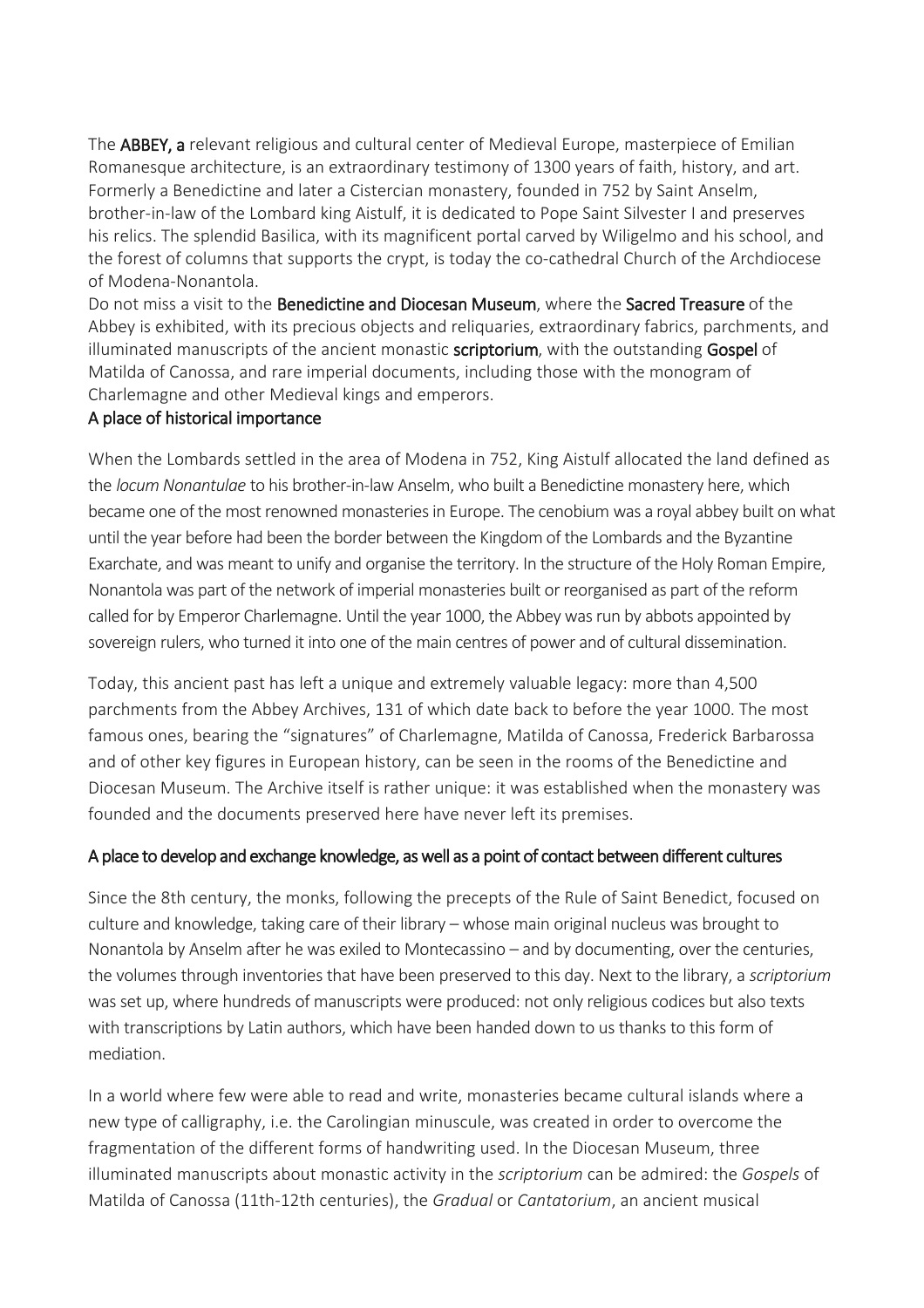manuscript containing Gregorian melodies (11th-12th centuries), and the *Acta Sanctorum* (11th-13th centuries), which bears witness to the worship of the saints in the Abbey.

Nonantola was also a place where experiences and distant and near cultures were exchanged and merged, in both artistic and religious spheres. This is still evident today in the works of the Sacred Treasure, which show Byzantine and Oriental stylistic influences, and in the so-called "prayer fellowships" with other great Benedictine monasteries in the Germanic area.

# A place of art. The Sacred Treasure of the Abbey

The Abbey houses a precious Treasure, now on display in the Benedictine and Diocesan Museum: in the Middle Ages its functions were – and still are today – the *ministerium* and the *ornamentum*: the precious artefacts were used for liturgical celebrations and to embellish the basilica, which became a pilgrimage site and an intermediate stop on the way to the main centres of Christianity such as Rome, the Holy Land and Santiago de Compostela. The most valuable piece of the Treasure is the stauro-case (10th century) containing a famous relic of the wood of the Holy Cross, which is one of the most important fragments recognised by Christianity; today, it is still used in the basilica for the liturgy of Good Friday and on 14 September, the feast of the Exaltation of the Holy Cross. The abbey's Treasure also includes the reliquary arm of Pope Saint Sylvester I (1372), two reliquary crosses, a double cross (11th-12th century) and a Greek cross (12th century), the coffer with the relics of the martyrs Senesius and Theopompus (12th century) and the Byzantine samites: the latter, which are extraordinary for their time, fine workmanship and size, date back to the 9th century and are a rare and fascinating example of Early Medieval textile art. Made in Constantinople in the imperial factories, they reached Nonantola thanks to the close cultural, political and administrative contacts that the abbots of the monastery maintained with the Eastern Roman Empire on behalf of the Carolingian rulers.

### Prayer fellowships among Benedictine monasteries

In the early 9th century, the monastery of Nonantola became part of a "prayer fellowship", which brought together dozens of cenobia scattered throughout Central and Northern Europe. It was a spiritual pact whereby the monasteries undertook to exchange lists of monks for whom to pray, which were copied into the *Liber vitae*. Belonging to a fellowship was a significant step in the relations between the various religious centres, with exchanges in cultural, linguistic, liturgical, musical, artistic and economic areas. Nonantola rightfully became part of the framework of contacts between Europe's great monasteries: in the 9th century, it was one of the most prestigious abbeys in Europe and the number of brothers grew along with its importance. Thanks to the lists that are still kept in the Abbeys of Reichenau and Saint Gall, we know that in the 9th century – during the rule of Abbot Peter, Anselm's successor – there were as many as 851 monks in Nonantola.

# A place of pilgrimage and hospitality

In the Middle Ages, free Benedictine hospitality was a complex phenomenon since, in addition to involving the fundamental religious aspect, it was extended to other areas, such as the control of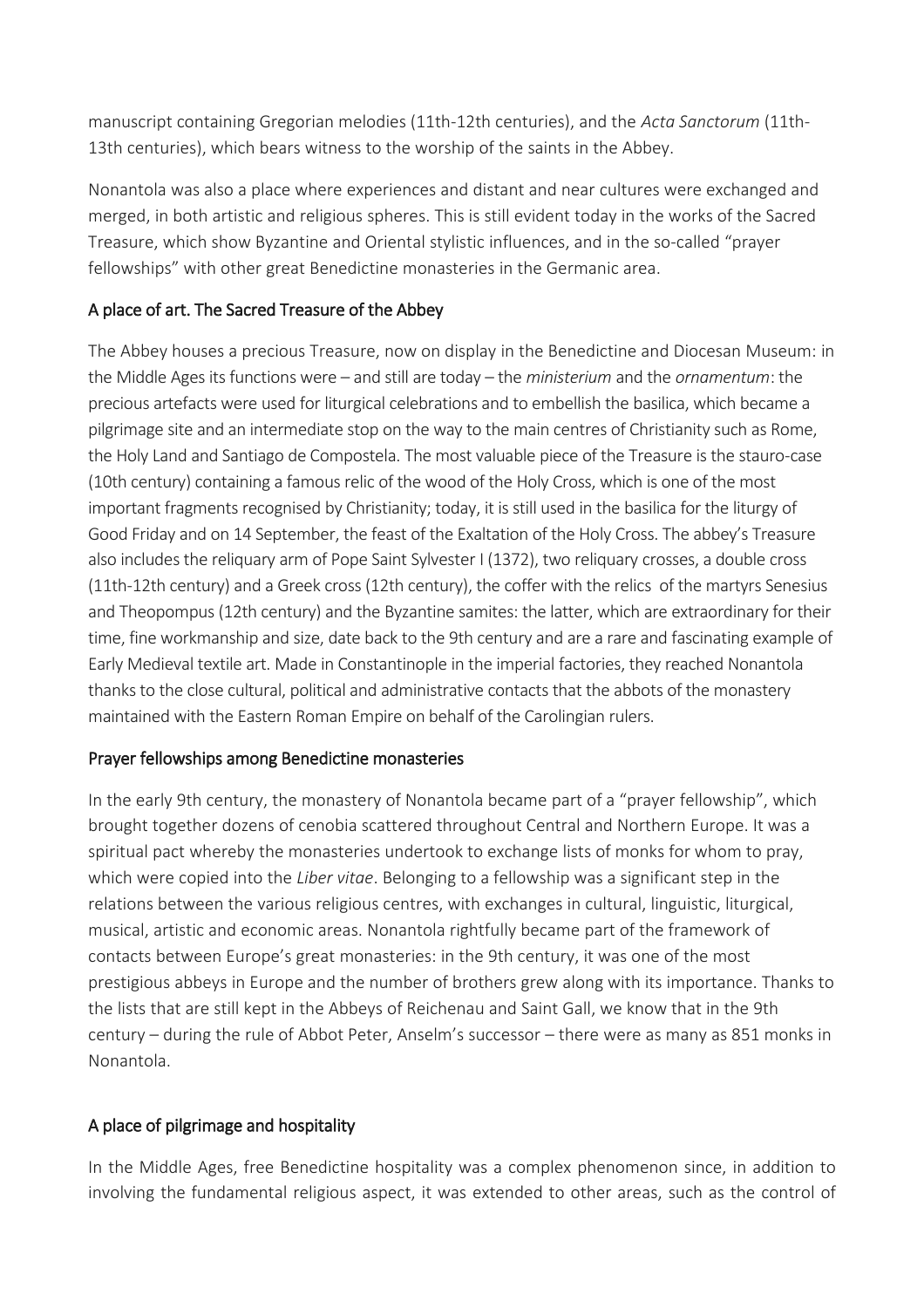the road network and the territory: in fact, political authorities used abbeys and hospitals for this purpose, especially in border areas. In other words, the abbeys were centres of religious irradiation, normally located on main roads or in strategically important areas.

The sacredness of hospitality, preached by Saint Benedict in his Rule, went back to the words of Jesus in the Gospel "I was a stranger and you invited me in" (Matthew 25:35) in which the guest is identified with Christ himself. The monks therefore felt a great responsibility in welcoming him and, among those who came to the Abbey, special attention was paid to the poor and the pilgrims. The monastery therefore had several areas, including the guest quarters where anyone could rest, take refreshment, find shelter for the night, and then continue their journey.

The Abbey became a place of pilgrimage and a stopping place: in fact, it was located along the "Via Romea Nonantolana", an itinerary that went from Germany to Italy through the Brenner Pass and, by passing through the territories of Verona and Mantua, arrived at Nonantola and then continued towards the Apennines, reaching Tuscany and connecting with the Via Francigena before arriving in Rome.

## A place that contributed to social and economic development

Since their settlement in the mid-8th century, the Benedictines were responsible for the orderly management of land and water, building river banks and water drainage canals, and draining floodplains to cultivate crops. By tending to the land and establishing relationships with the local population, the monks actively helped shape the foundations of the future community.

An important phase in this fruitful relationship between the Abbey and the local area dates back to 870-887, when Abbot Theodoric had the Pieve di San Michele Arcangelo (Parish Church of Saint Michael the Archangel) built not far from the monastery, providing the inhabitants with a place of worship separate from the Abbey.

Gotescalco, who was an abbot between 1053 and 1059, was instead responsible for the origin of the Partecipanza Agraria: on 4 January 1058 he granted all the families who lived in the village at the time (and who would have lived there in the future) not only basic rights relating to the individual, which they did not have yet, but also the perpetual use of farmland, within certain borders described in detail, and the common exploitation of forests, swamps, and pastures. In exchange, the people of Nonantola pledged to build three parts of the walls around the village and the Abbey, whereas the monks would have taken care of the fourth part. This is how the Partecipanza Agraria was established, now an independent moral institution, which today, by following rules that have remained almost unchanged over time, periodically distributes collective land among the descendants of the original families (there are 22 surnames that identify those that still benefit from this right).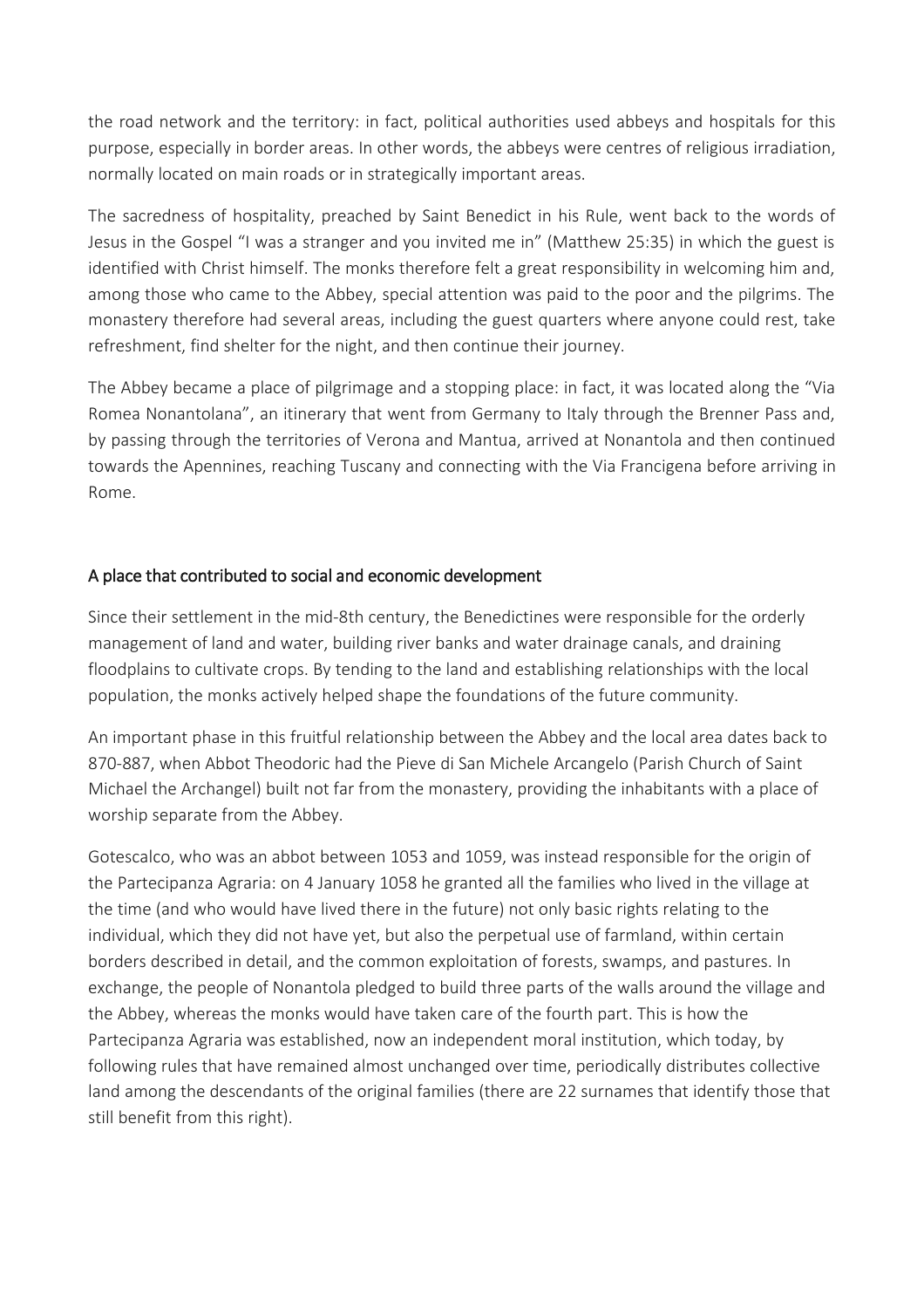There are seven saints resting in the Abbey Church: Anselm, founder and first abbot of the monastery, the martyrs Senesius and Theopompus, the two virgins Fosca and Anseride and two canonised popes, Saint Sylvester I and Saint Adrian III.

The worship of Saint Sylvester began in 756, when part of his relics arrived in Nonantola, probably taken from the Santa Priscilla catacombs during the Lombard siege of Rome. A Roman priest, Sylvester was elected Pope in January 314, a few months after the Edict of Milan, that had granted religious freedom and put an end to the harsh persecution of Christians. Pope Sylvester is the pontiff of the free Church, to which the Emperor Constantine granted protection, wealth and power, donated beautiful basilicas and precious treasures. It is therefore no coincidence that Aistulf wanted to seize the relics of Pope Sylvester, clearly comparing the figure of the patron saint with the role of the abbot of Nonantola, thereby establishing a close link between the monastery and the regal/imperial power.

Anselm is one of the few Lombard saints of whom we have reliable information. Born around 720 in Cividale del Friuli, he was a duke for some time; in 749 he embraced religion and became a Benedictine monk. In 751 his brother-in-law Aistulf gave him the land of Fanano, in the Modena Apennines, where he founded a cenobium and a hospice for pilgrims. The following year, he moved to Nonantola to build the monastery that he ran for more than 50 years. He died on 3 March 804 (803 in the *ab Incarnatione Domini*).

Very little is known about the life of Saint Adrian III. In the *Liber Pontificalis* it is said that he was Roman and ruled the Church for just one year, from 884 to 885. That year, while travelling to Germany to meet the Emperor Charles the Fat, he died in a place owned by the Abbey and was immediately moved here and solemnly buried.

In 911, the relics of Saints Senesius and Theopompus, who were martyred in the 4th century in present-day Turkey during Diocletian's persecutions, were brought to the Abbey from Treviso. When they arrived in Nonantola, a number of miracles occurred: collective healings or atmospheric miracles took place when carrying the holy bodies in procession.

There is very little information on the life and worship of saints Fosca and Anseride.

Fosca was martyred at the time of the persecution of Emperor Decius (3rd century). A small relic of the saint is venerated in Nonantola. Her body rests in Torcello, Venice.

Anseride's presence is closely linked to the translation of the remains of Saints Senesius and Theopompus from Treviso: in fact, she was responsible for the preservation of the relics, hiding them during the Hungarian invasions and accompanying them to Nonantola, where she devoted herself to a life of prayer and contemplation.